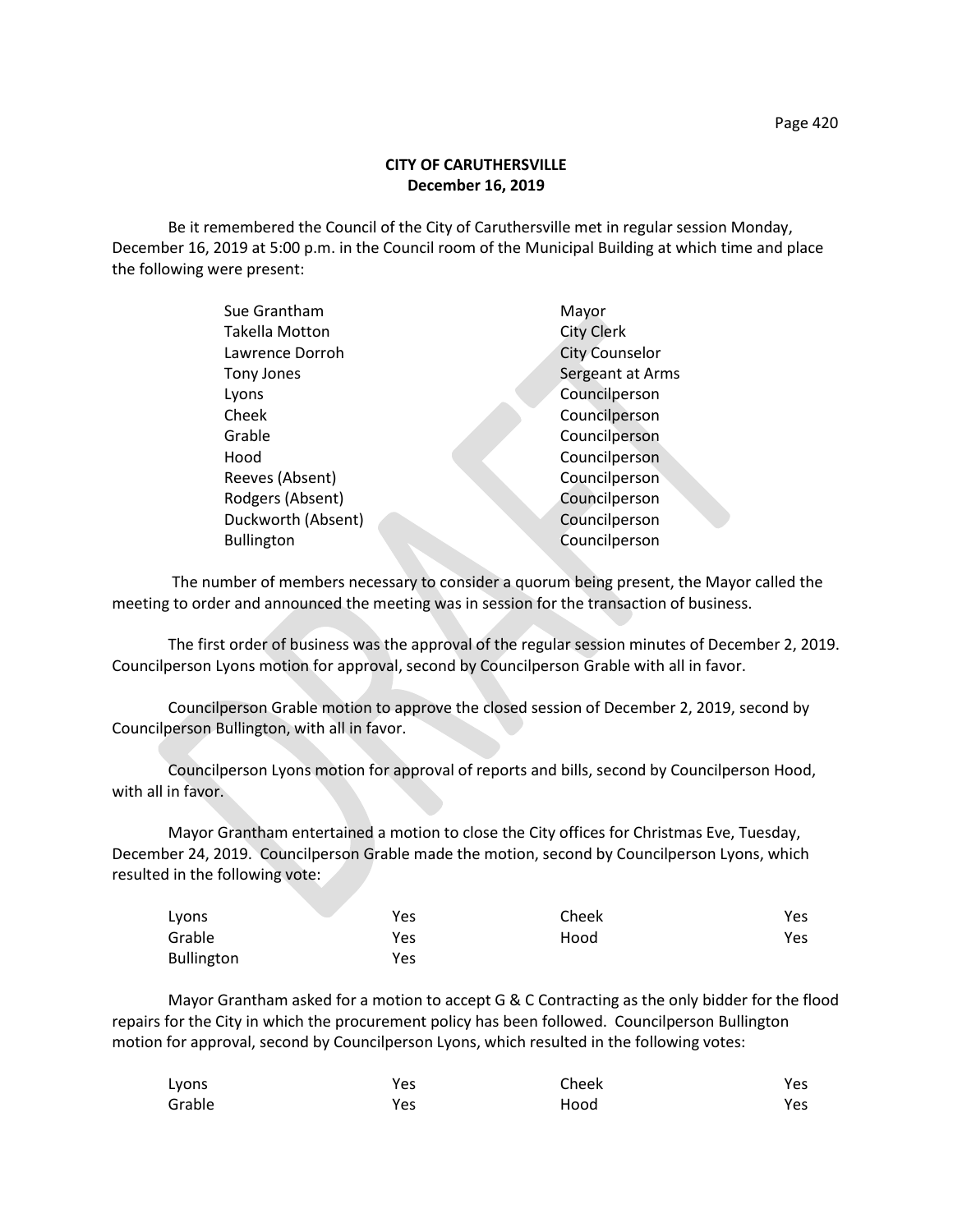Page 421

## Bullington Yes

Mayor Grantham and Mitzi Dell have been conversing concerning the needed projects for repairs within the City. Ms. Dell assures the City that what FEMA and SEMA don't cover that she will be able to get a grant to cover the differences. Mayor Grantham entertained a motion for the use of Ms. Dell's administrative services and grant preparation skills. Councilperson Bullington motion for approval, second by Councilperson Hood, which resulted in the following vote:

| Lyons      | Yes | Cheek | Yes |
|------------|-----|-------|-----|
| Grable     | Yes | Hood  | Yes |
| Bullington | Yes |       |     |

Chief Tony Jones reported that the department would not be hiring an officer at this time. Karol Wilcox reported that with the Animal Shelter being shorthanded with Chris Thacker being out the traps had to be tripped because it's a two man job, weekenders are being called to cover holidays, and cover a few hours during the week. The dogs that are at large limited at being apprehend, but pending cases can be dealt with by filing a complaint with the police department. The Shelter is in the middle of annual inspections, and will be getting their heating unit tomorrow which will help out with the ring worms.

Fire report; Fire calls from December 2, 2019 through December 16, 2019 are as follows: 12/2; Vehicle accident on Rt. Y & County Rd. 524, 12/3; Clothes dryer smoking on Cotton, 12/3; Fire alarm sounding due to cooking on Pine, 12/5; Structure fire with moderate damage on Walker, 12/8; Shed on fire on Beckwith, 12/11; Report of smoke in home with nothing being detected on Ward, 12/12; Fire alarm sounding due to cooking on Truman, 12/16; Bales of hay on fire on County Rd. 362.

Public Works; Paul Shaw reported FEMA spending the last couple of weeks in the City doing site inspections on the flood damages. Followed up with the USDA regarding the grants for equipment, and should know something by January. Rogers Hydrant has been called to fix hydrants on Marilyn Dr. and Cotton Ave. An emergency replacement for the sewer on 10<sup>th</sup> and Eastwood was conducted, and the drainage on Mooreland Dr. and South Ward was repaired at the reduced rate that had been discussed previously. Mayor Grantham asked for a motion to pay the invoice of \$20,000 from G & Contracting. Councilperson Lyons made the motion, second by Councilperson Hood, which resulted in the following votes:

| Lyons      | Yes | Cheek | Yes |
|------------|-----|-------|-----|
| Grable     | Yes | Hood  | Yes |
| Bullington | Yes |       |     |

The pump was found that had been stolen from the City, and there was damage, restitution will be sought. The hydrant on 14<sup>th</sup> & Walker would have to have a valve inspection conducted which would cost approximately \$3,500, and there's not enough pressure for the hydrant to be in use.

Code Enforcement; Barry Gilmore reported that as Building Inspector he has gotten with several contractors letting them know requirements concerning building permits. Mr. Gilmore assessment of